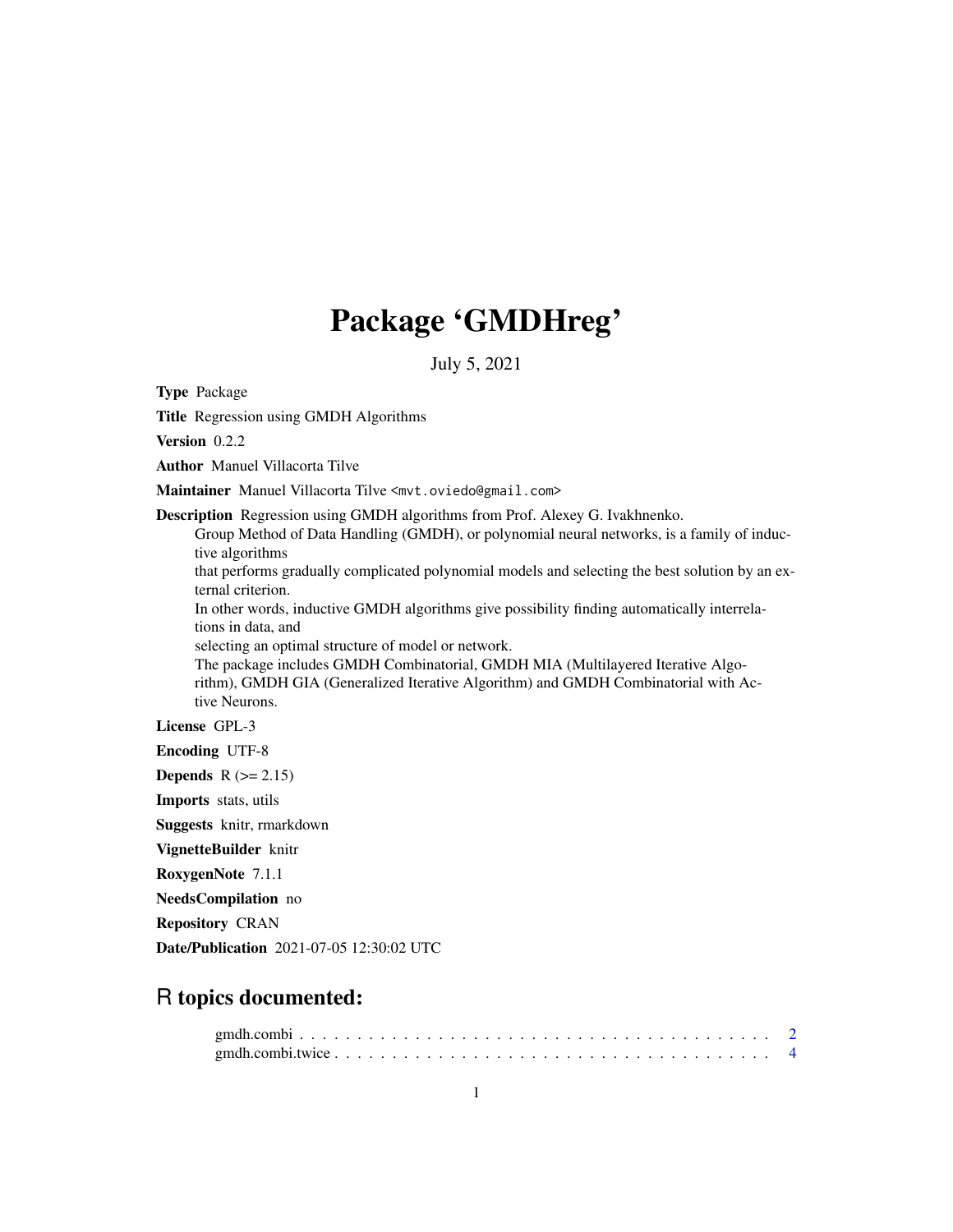#### <span id="page-1-0"></span>2 gmdh.combi

| Index |  |
|-------|--|
|       |  |
|       |  |
|       |  |
|       |  |
|       |  |

gmdh.combi *GMDH Combinatorial*

#### Description

Build a regression model performing GMDH Combinatorial. This is the basic GMDH algorithm. For more information, please read the package's vignette.

#### Usage

```
gmdh.combi(
 X,
 y,
 G = 2,criteria = c("PRESS", "test", "ICOMP"),
 x.test = NULL,
 y.test = NULL
)
```

| X        | matrix with N>1 columns and M rows, containing independent variables in the<br>model.                                                                                                 |
|----------|---------------------------------------------------------------------------------------------------------------------------------------------------------------------------------------|
|          | Be careful, $N>4$ and $G=2$ , could be computationally very expensive and time<br>consuming.                                                                                          |
|          | The data must not contain NAs                                                                                                                                                         |
| y        | vector or matrix containing dependent variable in the model.<br>The data must not contain NAs                                                                                         |
| G        | polynomial degree.<br>0: linear regression without quadratic and interactrion terms.<br>1: linear regression with interaction terms.<br>2: original Ivakhnenko quadratic polynomial.  |
| criteria | GMDH external criteria. Values:                                                                                                                                                       |
|          | • PRESS: Predicted Residual Error Sum of Squares. It take into account all<br>information in data sample and it is computed without recalculating of sys-<br>tem for each test point. |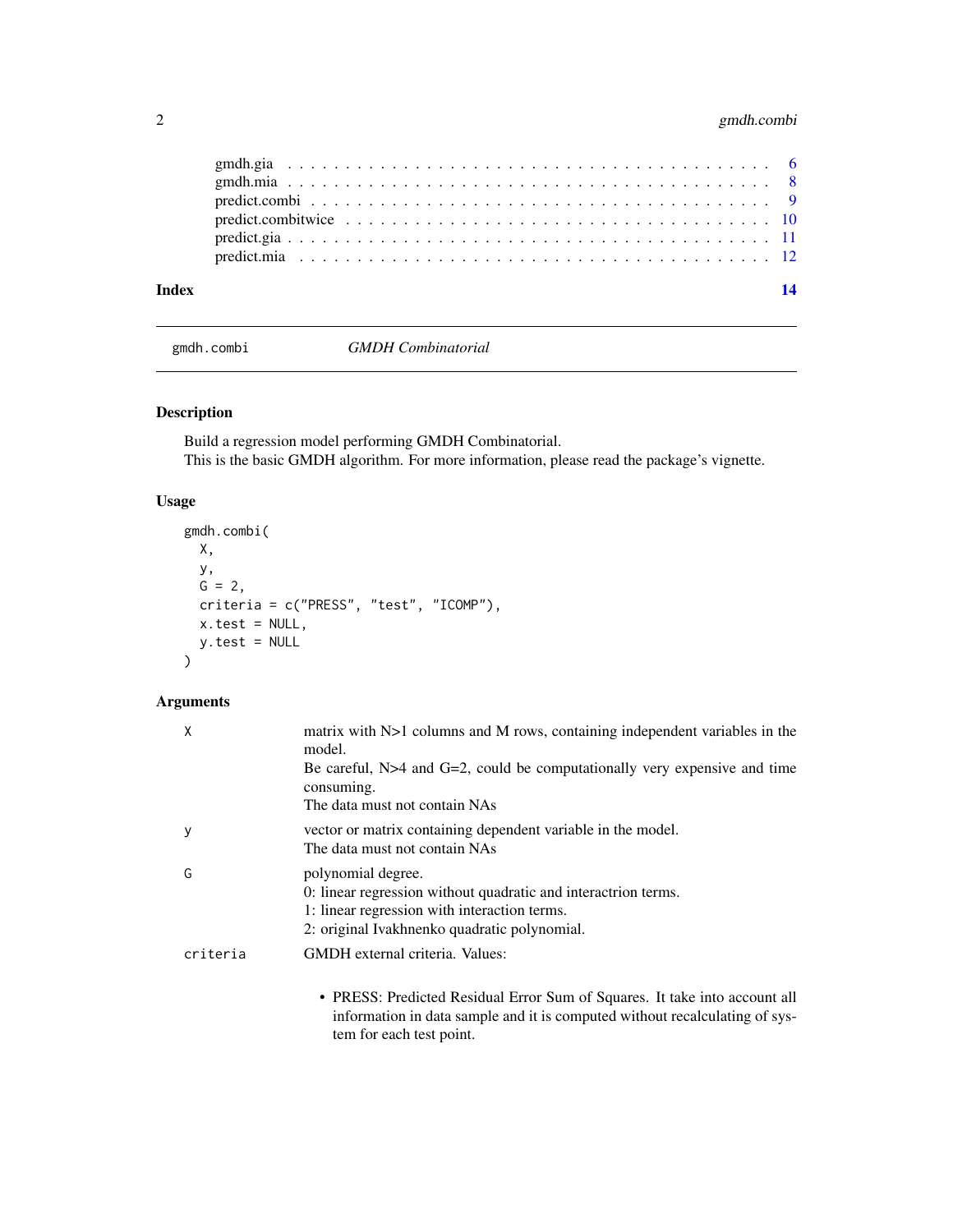|        | • test: use x.test and y.test to estimate RMSE (Root Mean Squeare Errors).                                                                   |
|--------|----------------------------------------------------------------------------------------------------------------------------------------------|
|        | • ICOMP: Index of Informational Complexity. Like PRESS, it is computed<br>without recalculating of system.                                   |
| x.test | matrix with a sample randomly drawn from the initial data. This sample should<br>not be included in X.<br>It is used when criteria $=$ test. |
| y.test | vector or matrix with y values correspond with x test values.                                                                                |

#### Value

An object of class 'combi'. This is a list with two elements: results and G. Results is a list with two elements:

- coef: coeficients of final selected GMDH Combinatorial model.
- CV: external criteria value for selected model.

G the grade of polynomial used in GMDH Combinatorial model.

#### References

Bozdogan, H. and Haughton, D.M.A. (1998): "Information complexity criteria for regression models", Computational Statistics & Data Analysis, 28, pp. 51-76 <doi: 10.1016/S0167-9473(98)00025- 5>

Hild, Ch. R. and Bozdogan, H. (1995): "The use of information-based model selection criteria in the GMDH algorithm", Systems Analysis Modelling Simulation, 20(1-2), pp. 29-50

Ivakhnenko, A.G. (1968): "The Group Method of Data Handling - A Rival of the Method of Stochastic Approximation", Soviet Automatic Control, 13(3), pp. 43-55

Müller, J.-A., Ivachnenko, A.G. and Lemke, F. (1998): "GMDH Algorithms for Complex Systems Modelling", Mathematical and Computer Modelling of Dynamical Systems, 4(4), pp. 275-316 <doi: 10.1080/13873959808837083>

```
set.seed(123)
x \le - matrix(data = c(rnorm(1050)), ncol = 3, nrow = 350)
colnames(x) \leq c("a", "b", "c")
y \le - matrix(data = c(10 + x[, "a"] + x[, "b"]^2 + x[, "c"]^3), ncol = 1)
colnames(y) <- "y"
x.test <- x[1:10, ]
y.test <- y[1:10]
x \leq x[-c(1:10), ]y \leftarrow y[-c(1:10)]
```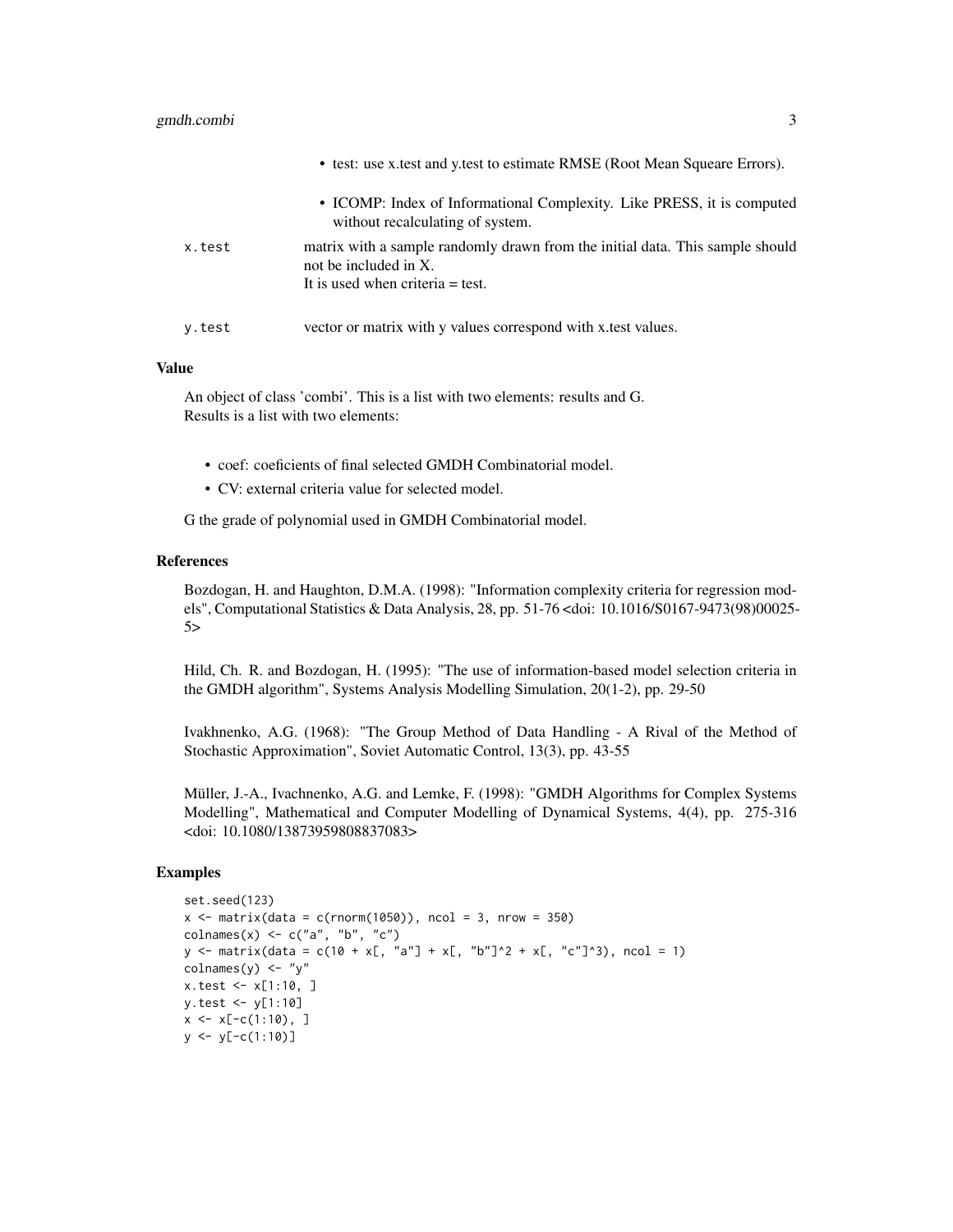```
mod \leq gmdh.combi(X = x, y = y, criteria = "PRESS")
pred <- predict(mod, x.test)
summary(sqrt((pred - y.test)^2))
```
gmdh.combi.twice *GMDH Twice-Multilayered Combinatorial*

#### Description

Build a regression model performing GMDH Twice-Multilayered Combinatorial (TMC). For more information, please read the package's vignette.

#### Usage

```
gmdh.combi.twice(
 X,
 y,
 criteria = c("PRESS", "test", "ICOMP"),
 G = 2,x.test = NULL,y.test = NULL
\mathcal{L}
```

| X        | matrix with N>1 columns and M rows, containing independent variables in the<br>model.                                                                                                 |
|----------|---------------------------------------------------------------------------------------------------------------------------------------------------------------------------------------|
|          | Be careful, $N>4$ and $G=2$ , could be computationally very expensive and time<br>consuming.                                                                                          |
|          | The data must not contain NAs                                                                                                                                                         |
| У        | vector or matrix containing dependent variable in the model.<br>The data must not contain NAs                                                                                         |
| criteria | GMDH external criteria. Values:                                                                                                                                                       |
|          | • PRESS: Predicted Residual Error Sum of Squares. It take into account all<br>information in data sample and it is computed without recalculating of sys-<br>tem for each test point. |
|          | • test: use x.test and y.test to estimate RMSE (Root Mean Squeare Errors).                                                                                                            |
|          | • ICOMP: Index of Informational Complexity. Like PRESS, it is computed<br>without recalculating of system.                                                                            |
| G        | polynomial degree.                                                                                                                                                                    |
|          | 0: linear regression without quadratic and interactrion terms.                                                                                                                        |
|          | 1: linear regression with interaction terms.                                                                                                                                          |
|          | 2: original Ivakhnenko quadratic polynomial.                                                                                                                                          |

<span id="page-3-0"></span>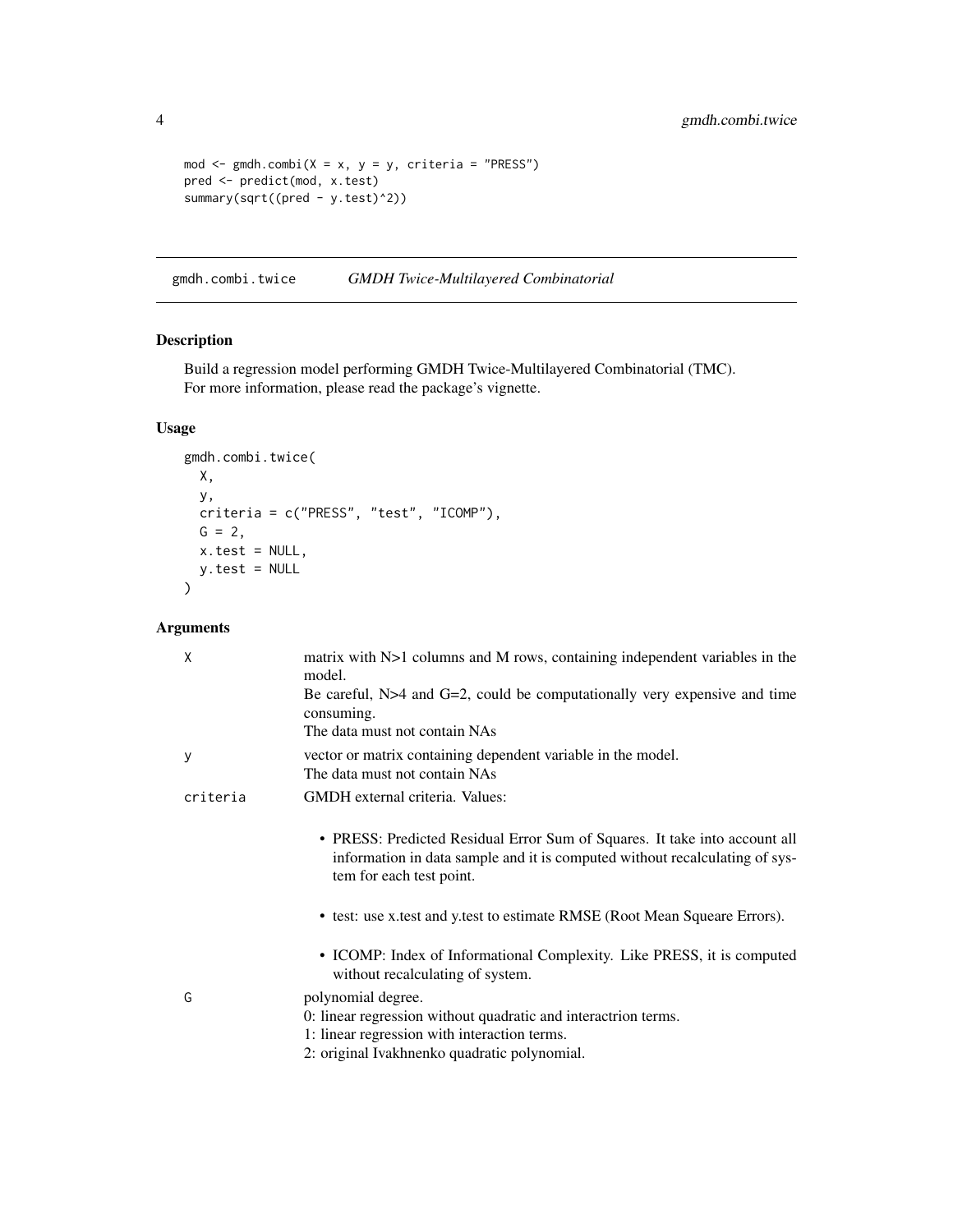| x.test | matrix with a sample randomly drawn from the initial data. This sample should |
|--------|-------------------------------------------------------------------------------|
|        | not be included in X.                                                         |
|        | It is used when criteria $=$ test.                                            |
| y.test | vector or matrix with y values correspond with x test values.                 |

#### Value

An object of class 'combitwice'. This is a list with two elements: results and G Results is a list with two elements:

- coef: coeficients of final selected GMDH Combinatorial model.
- CV: external criteria value for selected model.

G the grade of polynomial used in GMDH Combinatorial model.

#### References

Bozdogan, H. and Haughton, D.M.A. (1998): "Information complexity criteria for regression models", Computational Statistics & Data Analysis, 28, pp. 51-76 <doi: 10.1016/S0167-9473(98)00025- 5>

Hild, Ch. R. and Bozdogan, H. (1995): "The use of information-based model selection criteria in the GMDH algorithm", Systems Analysis Modelling Simulation, 20(1-2), pp. 29-50

Ivakhnenko, A.G., Ivakhnenko, G.A and Müller, J.-A. (1994): "Self-organization of Neural Networks with Active Neurons", Pattern Recognition and Image Analysis, 4(2), pp. 185-196

Ivakhnenko, A.G. (1968): "The Group Method of Data Handling - A Rival of the Method of Stochastic Approximation", Soviet Automatic Control, 13(3), pp. 43-55

Müller, J.-A., Ivachnenko, A.G. and Lemke, F. (1998): "GMDH Algorithms for Complex Systems Modelling", Mathematical and Computer Modelling of Dynamical Systems, 4(4), pp. 275-316 <doi: 10.1080/13873959808837083>

```
set.seed(123)
x \le - matrix(data = c(rnorm(1050)), ncol = 3, nrow = 350)
colnames(x) \leq c("a", "b", "c")
y \le - matrix(data = c(10 + x[, "a"] + x[, "b"]^2 + x[, "c"]^3), ncol = 1)
\text{colnames}(y) \leq - "y"
x.test <- x[1:10, ]
y.test <- y[1:10]
x \leq x[-c(1:10), ]y \leftarrow y[-c(1:10)]mod \leq gmdh.combi.twice(X = x, y = y, criteria = "PRESS")
```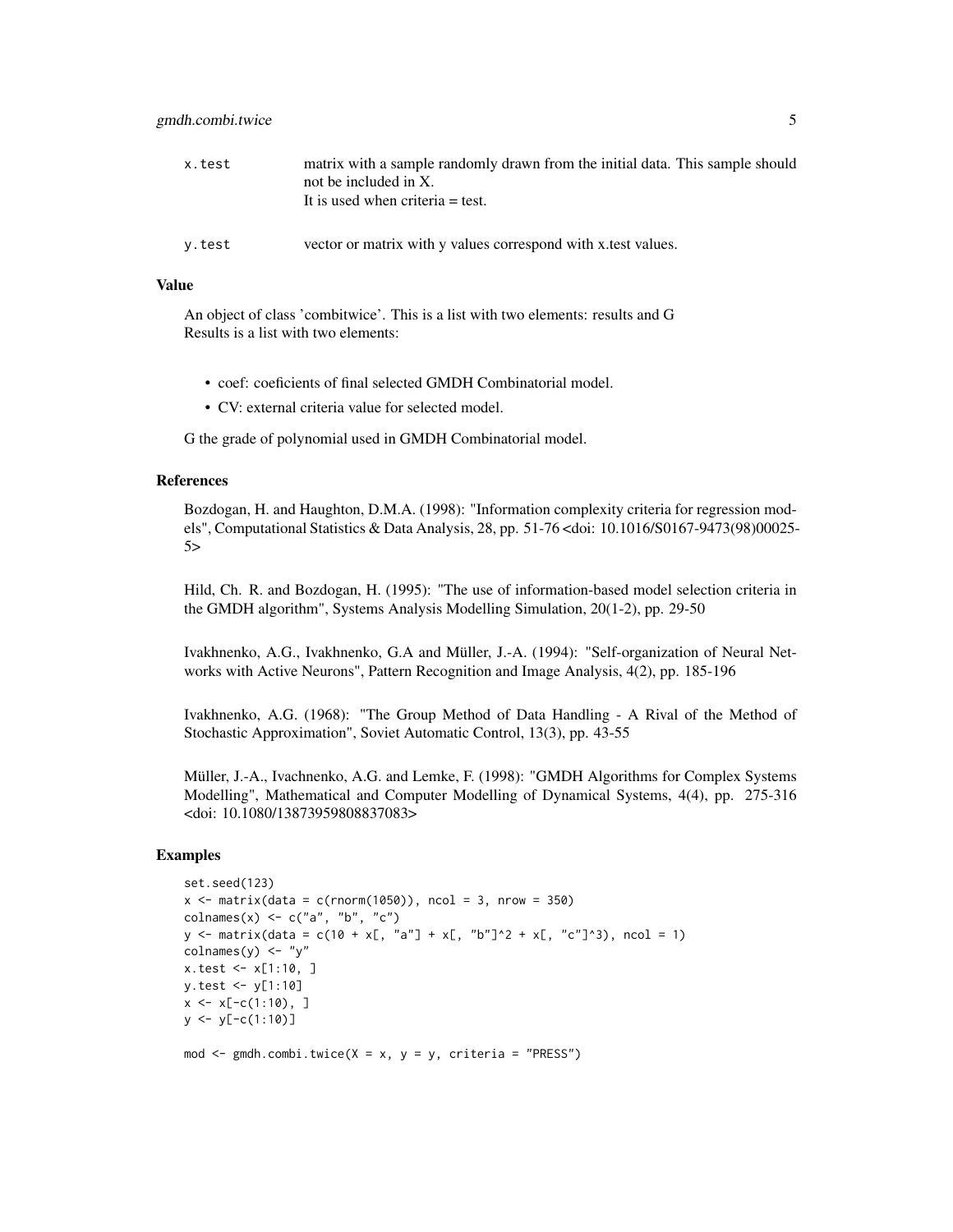```
pred <- predict(mod, x.test)
summary(sqrt((pred - y.test)^2))
```
#### gmdh.gia *GMDH GIA*

#### Description

Build a regression model performing GMDH GIA (Generalized Iterative Algorithm) with Active Neurons (Combinatorial algorithm).

For more information, please read the package's vignette.

#### Usage

```
gmdh.gia(
 X,
 y,
 prune = ncol(X),criteria = c("PRESS", "test", "ICOMP"),
 x.test = NULL,y.test = NULL
\mathcal{L}
```

| X        | matrix with N>3 columns and M rows, containing independent variables in the<br>model.<br>The data must not contain NAs                                                                                                                                                                                                                                   |
|----------|----------------------------------------------------------------------------------------------------------------------------------------------------------------------------------------------------------------------------------------------------------------------------------------------------------------------------------------------------------|
| y        | vector or matrix containing dependent variable in the model.<br>The data must not contain NAs                                                                                                                                                                                                                                                            |
| prune    | an integer whose recommended minimum value is the number of initial regres-<br>sors.<br>The maximum value will depend on the available RAM.<br>Prune is the selected number of neurons from layer i to layer $i+1$ . The result-<br>ing layer i+1 has prune(prune-1)/2 neurons; for example with prune= $150$ , the<br>resulting nerurons will be 11.175 |
| criteria | GMDH external criteria. Values:<br>• PRESS: predicted residual error sum of squares.<br>• test: use x.test and y.test to estimate RMSE (root mean squeare errors).<br>• ICOMP: Index of Informational Complexity. Like PRESS, it is computed<br>without recalculating of system.                                                                         |

<span id="page-5-0"></span>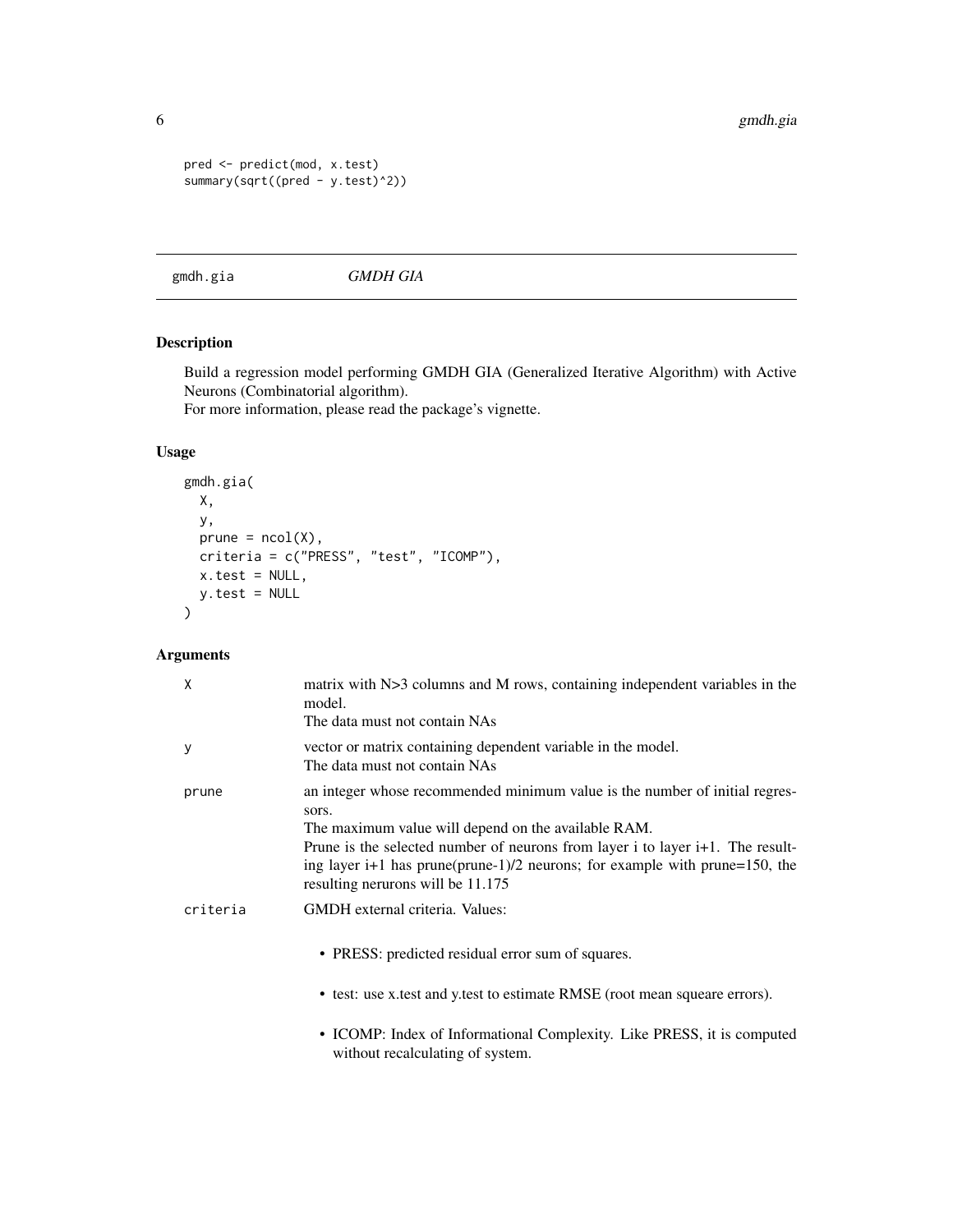#### gmdh.gia 7

| x.test | matrix with a sample randomly drawn from the initial data.    |
|--------|---------------------------------------------------------------|
|        | It is used when criteria $=$ test.                            |
|        | This sample should not be included in X.                      |
| v.test | vector or matrix with y values correspond with x test values. |

#### Value

An object of class gia.

#### References

Bozdogan, H. and Haughton, D.M.A. (1998): "Information complexity criteria for regression models", Computational Statistics & Data Analysis, 28, pp. 51-76 <doi: 10.1016/S0167-9473(98)00025- 5>

Farlow, S.J. (1981): "The GMDH algorithm of Ivakhnenko", The American Statistician, 35(4), pp. 210-215. <doi: 10.2307/2683292>

Hild, Ch. R. and Bozdogan, H. (1995): "The use of information-based model selection criteria in the GMDH algorithm", Systems Analysis Modelling Simulation, 20(1-2), pp. 29-50

Ivakhnenko, A.G. (1968): "The Group Method of Data Handling - A Rival of the Method of Stochastic Approximation", Soviet Automatic Control, 13(3), pp. 43-55

Müller, J.-A., Ivachnenko, A.G. and Lemke, F. (1998): "GMDH Algorithms for Complex Systems Modelling", Mathematical and Computer Modelling of Dynamical Systems, 4(4), pp. 275-316 <doi: 10.1080/13873959808837083>

Stepashko, V. Bulgakova, O. and Zosimov V. (2018): "Construction and Research of the Generalized Iterative GMDH Algorithm with Active Neurons", Advances in Intelligent Systems and Computing II, pp. 492-510 <doi:10.1007/978-3-319-70581-1\_35>

```
set.seed(123)
x \le matrix(data = c(rnorm(500)), ncol = 4, nrow = 125)
colnames(x) <- c("a", "b", "c", "d")
y \le - matrix(data = c(10 + x[, "a"] + x[, "d"]^2), ncol = 1)
colnames(y) \leftarrow "y"
x.test < - x[1:5, ]y.test <- y[1:5]
x \leq x[-c(1:5), ]y \leftarrow y[-c(1:5)]mod \le gmdh.gia(X = x, y = y, criteria = "PRESS")
pred <- predict(mod, x.test)
summary(sqrt((pred - y.test)^2))
```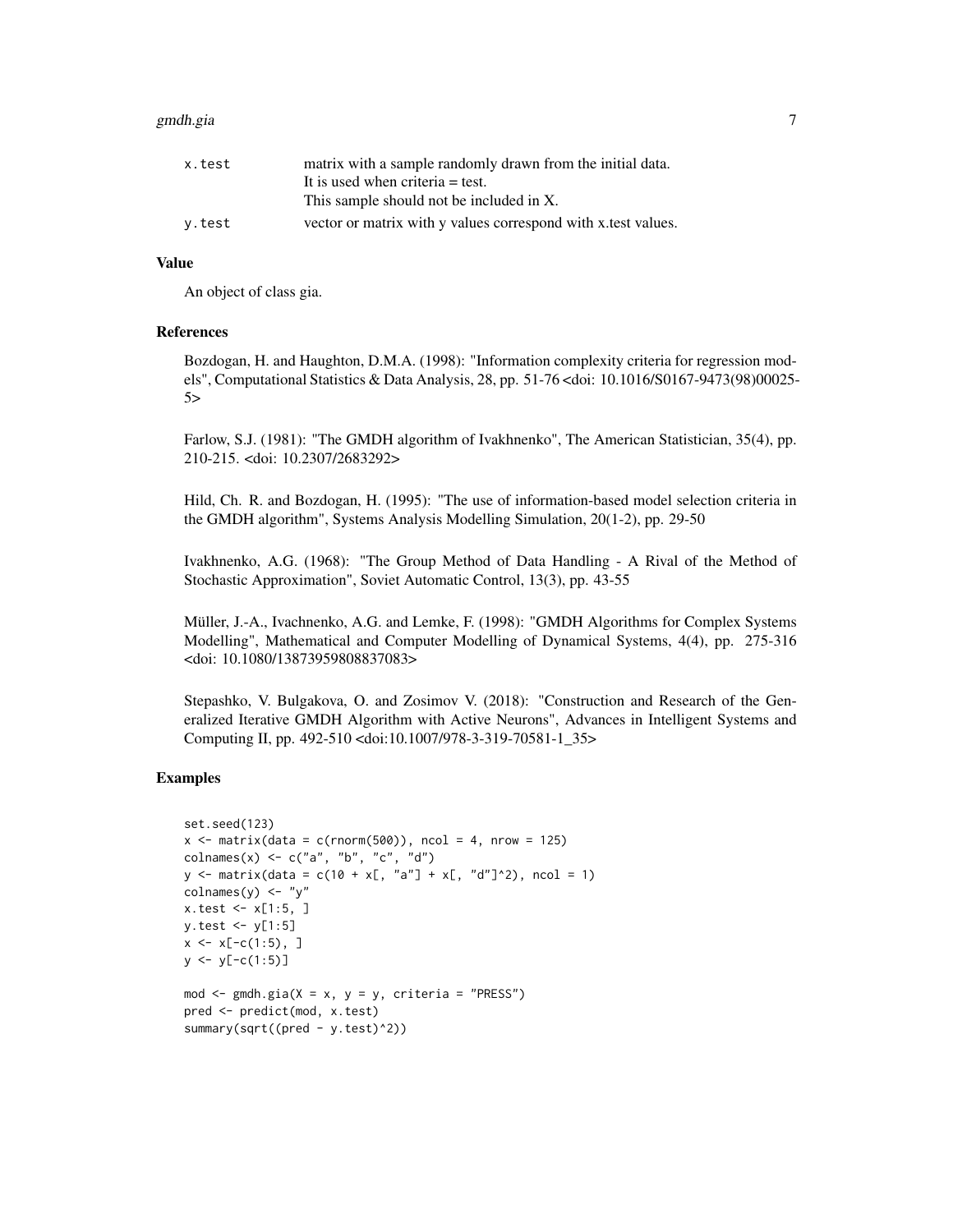#### <span id="page-7-0"></span>gmdh.mia *GMDH MIA*

#### Description

Build a regression model performing GMDH MIA (Multilayered Iterative Algorithm). For more information, please read the package's vignette.

#### Usage

```
gmdh.mia(
  X,
  y,
  prune = ncol(X),
 criteria = c("PRESS", "test", "ICOMP"),
  x.test = NULL,
  y.test = NULL
\mathcal{L}
```

| X        | matrix with N>3 columns and M rows, containing independent variables in the<br>model.<br>The data must not contain NAs                                                                                                                                                                                                                            |
|----------|---------------------------------------------------------------------------------------------------------------------------------------------------------------------------------------------------------------------------------------------------------------------------------------------------------------------------------------------------|
| У        | vector or matrix containing dependent variable in the model.<br>The data must not contain NAs                                                                                                                                                                                                                                                     |
| prune    | an integer whose recommended minimum value is the number of initial regres-<br>sors.<br>The maximum value will depend on the available RAM.<br>Prune is the selected number of neurons from layer i to layer i+1. The result-<br>ing layer i+1 has prune(prune-1)/2 neurons; for example with prune=150, the<br>resulting nerurons will be 11.175 |
| criteria | GMDH external criteria. Values:<br>• PRESS: Predicted Residual Error Sum of Squares. It take into account all<br>information in data sample and it is computed without recalculating of sys-<br>tem for each test point.<br>• test: use x.test and y.test to estimate RMSE (Root Mean Squeare Errors).                                            |
|          | • ICOMP: Index of Informational Complexity. Like PRESS, it is computed<br>without recalculating of system.                                                                                                                                                                                                                                        |
| x.test   | matrix with a sample randomly drawn from the initial data.<br>It is used when criteria $=$ test.<br>This sample should not be included in X.                                                                                                                                                                                                      |
| y.test   | vector or matrix with y values correspond with x.test values.                                                                                                                                                                                                                                                                                     |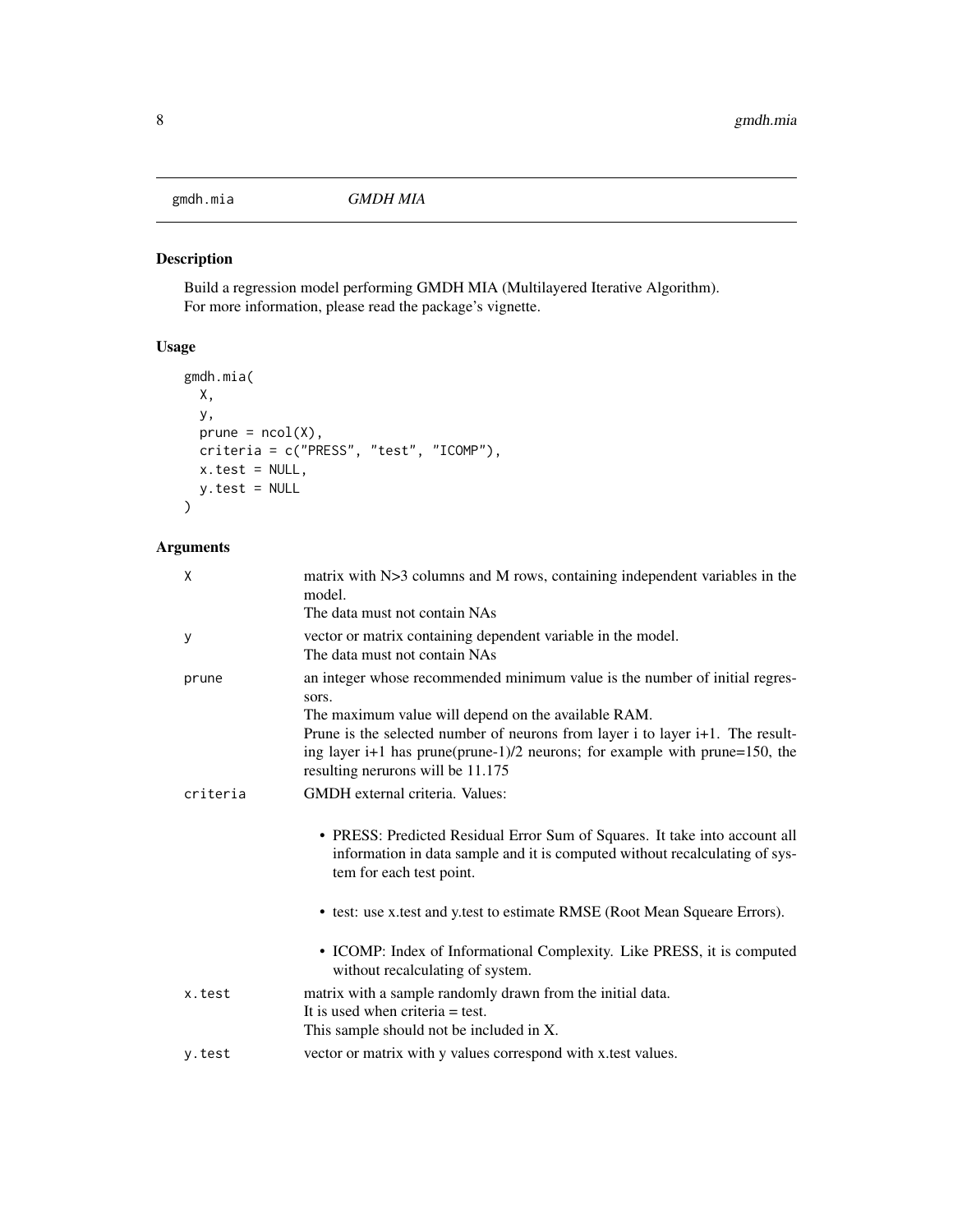#### <span id="page-8-0"></span>predict.combi 9

#### Value

An object of class mia.

#### References

Bozdogan, H. and Haughton, D.M.A. (1998): "Information complexity criteria for regression models", Computational Statistics & Data Analysis, 28, pp. 51-76 <doi: 10.1016/S0167-9473(98)00025- 5>

Farlow, S.J. (1981): "The GMDH algorithm of Ivakhnenko", The American Statistician, 35(4), pp. 210-215. <doi: 10.2307/2683292>

Hild, Ch. R. and Bozdogan, H. (1995): "The use of information-based model selection criteria in the GMDH algorithm", Systems Analysis Modelling Simulation, 20(1-2), pp. 29-50

Ivakhnenko, A.G. (1968): "The Group Method of Data Handling - A Rival of the Method of Stochastic Approximation", Soviet Automatic Control, 13(3), pp. 43-55

Müller, J.-A., Ivachnenko, A.G. and Lemke, F. (1998): "GMDH Algorithms for Complex Systems Modelling", Mathematical and Computer Modelling of Dynamical Systems, 4(4), pp. 275-316 <doi: 10.1080/13873959808837083>

#### Examples

```
set.seed(123)
x \le - matrix(data = c(rnorm(1000)), ncol = 5, nrow = 200)
colnames(x) <- c("a", "b", "c", "d", "e")
y \le - matrix(data = c(10 + x[, "a"] * x[, "e"]^3), ncol = 1)
colnames(y) \left\langle - \right\rangle"y"
x.test <- x[1:10, ]
y.test <- y[1:10]
x \leq x[-c(1:10), ]y \leftarrow y[-c(1:10)]mod \leq gmdh.mia(X = x, y = y, criteria = "PRESS")
pred <- predict(mod, x.test)
summary(sqrt((pred - y.test)^2))
```
predict.combi *Predict GMDH Combinatorial*

#### Description

Calculates GMDH Combinatorial model predictions for new data.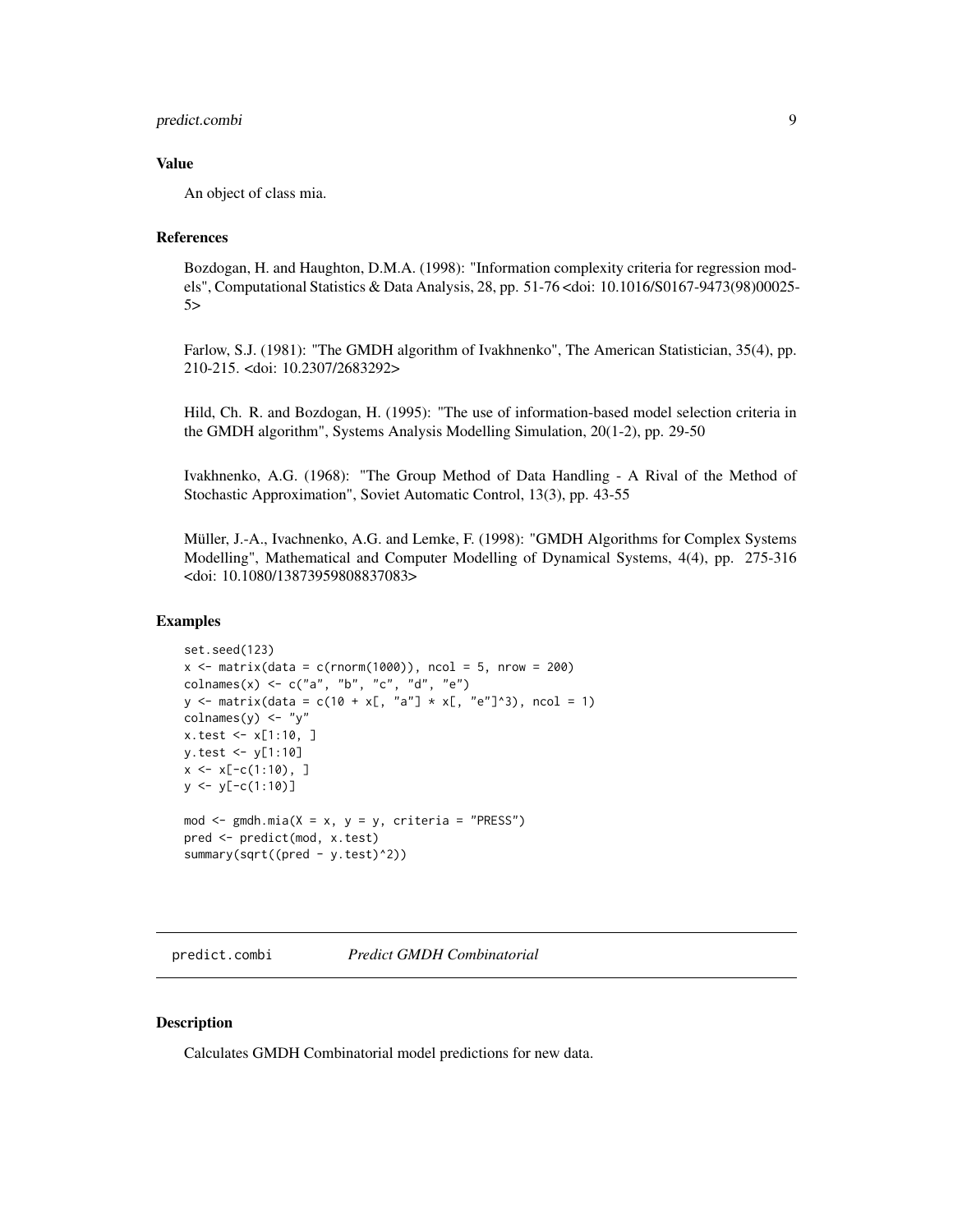#### Usage

```
## S3 method for class 'combi'
predict(object, newdata, ...)
```
#### Arguments

| object                  | an object of class 'combi'                                                                  |
|-------------------------|---------------------------------------------------------------------------------------------|
| newdata                 | matrix containing dependent variables in the model, wich the predictions are<br>calculated. |
| $\cdot$ $\cdot$ $\cdot$ | other undocumented arguments                                                                |

#### Value

A matrix with predictions.

#### Examples

```
set.seed(123)
x \le matrix(data = c(rnorm(1050)), ncol = 3, nrow = 350)
colnames(x) <- c("a", "b", "c")
y \le - matrix(data = c(10 + x[, "a"] + x[, "b"]^2 + x[, "c"]^3), ncol = 1)
colnames(y) <- "y"
x.test <- x[1:10, ]
y.test <- y[1:10]
x \leq x[-c(1:10), ]y \leftarrow y[-c(1:10)]mod <- gmdh.combi(X = x, y = y, criteria = "PRESS")
pred <- predict(mod, x.test)
summary(sqrt((pred - y.test)^2))
```
predict.combitwice *Predict GMDH Twice-Multilayered Combinatorial*

#### Description

Calculates GMDH Twice-Multilayered Combinatorial model predictions for new data.

#### Usage

```
## S3 method for class 'combitwice'
predict(object, newdata, ...)
```
<span id="page-9-0"></span>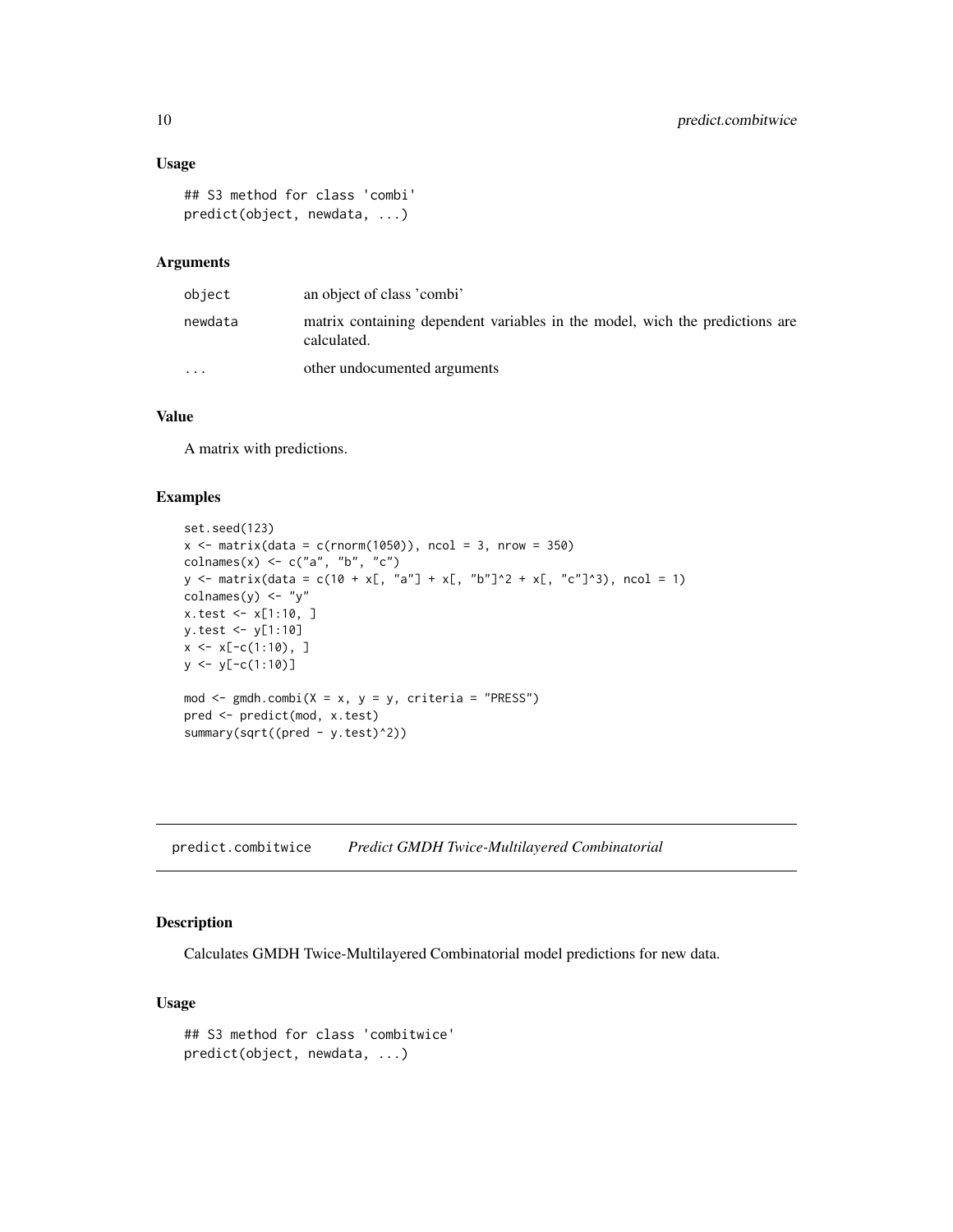#### <span id="page-10-0"></span>predict.gia and the set of the set of the set of the set of the set of the set of the set of the set of the set of the set of the set of the set of the set of the set of the set of the set of the set of the set of the set

#### Arguments

| object   | an object of class 'combitwice'                                                             |
|----------|---------------------------------------------------------------------------------------------|
| newdata  | matrix containing dependent variables in the model, wich the predictions are<br>calculated. |
| $\cdots$ | other undocumented arguments                                                                |

#### Value

A matrix with predictions.

#### Examples

```
set.seed(123)
x \le - matrix(data = c(rnorm(1050)), ncol = 3, nrow = 350)
colnames(x) \leq c("a", "b", "c")
y \le - matrix(data = c(10 + x[, "a"] + x[, "b"]^2 + x[, "c"]^3), ncol = 1)
\text{colnames}(y) \leftarrow "y"x.test <- x[1:10, ]
y.test <- y[1:10]
x \leq x[-c(1:10), ]y \leftarrow y[-c(1:10)]mod <- gmdh.combi.twice(X = x, y = y, criteria = "PRESS")
pred <- predict(mod, x.test)
summary(sqrt((pred - y.test)^2))
```
predict.gia *Predict GMDH GIA object*

#### Description

Calculates GMDH GIA Twice model predictions for new data.

#### Usage

```
## S3 method for class 'gia'
predict(object, newdata, ...)
```

| object                  | an object of class 'giatwice'                                                               |
|-------------------------|---------------------------------------------------------------------------------------------|
| newdata                 | matrix containing dependent variables in the model, wich the predictions are<br>calculated. |
| $\cdot$ $\cdot$ $\cdot$ | other undocumented arguments                                                                |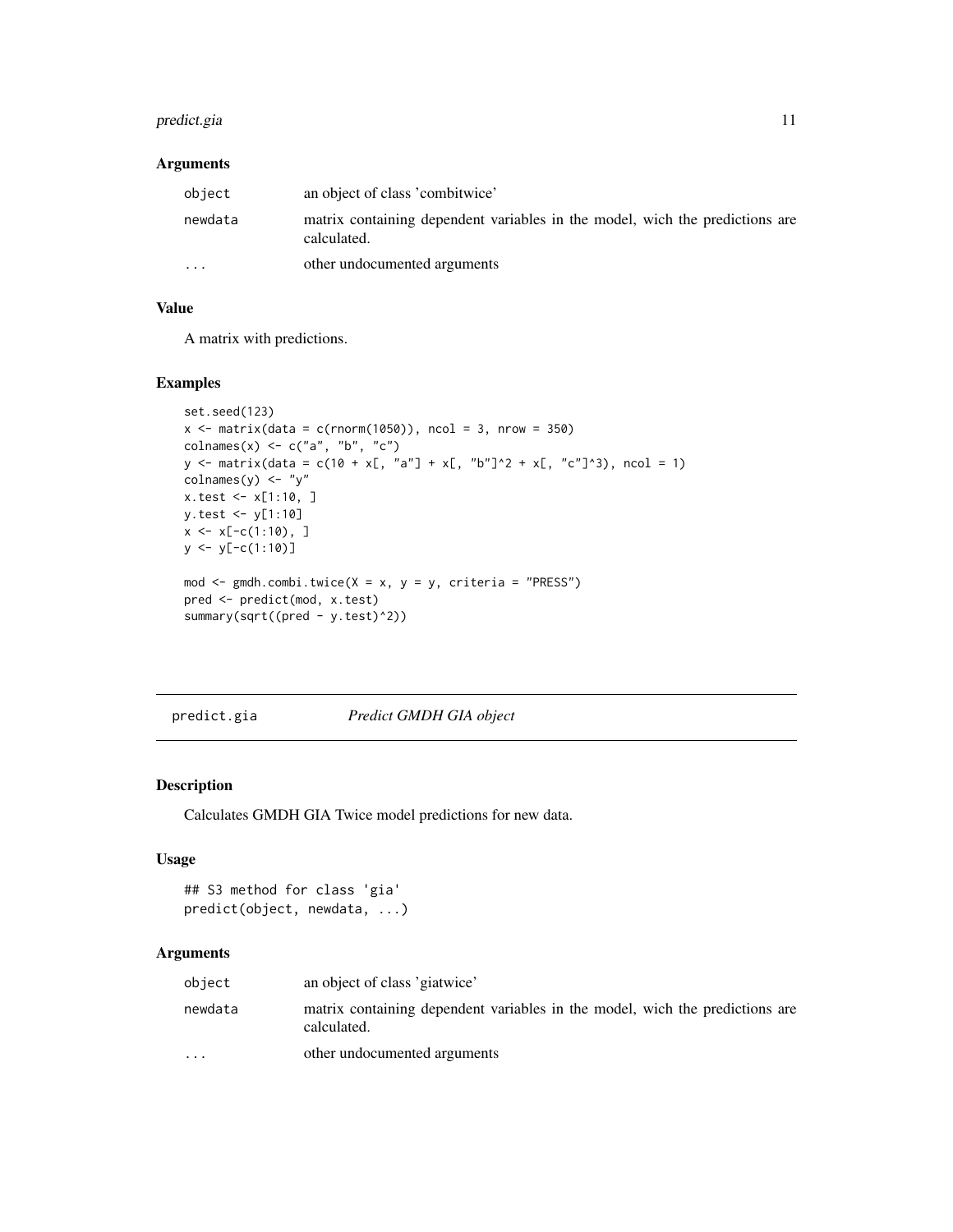#### Value

A matrix with predictions.

#### Examples

```
set.seed(123)
x \le - matrix(data = c(rnorm(500)), ncol = 4, nrow = 125)
colnames(x) \leq c("a", "b", "c", "d")
y \le - matrix(data = c(10 + x[, "a"] + x[, "d"]^2), ncol = 1)
\text{columns}(y) \leftarrow "y"x.test <- x[1:5, ]
y.test <- y[1:5]
x \leq x[-c(1:5), ]y \leftarrow y[-c(1:5)]mod \le gmdh.gia(X = x, y = y, criteria = "PRESS")
pred <- predict(mod, x.test)
summary(sqrt((pred - y.test)^2))
```
#### predict.mia *Predict GMDH MIA object*

#### Description

Calculates GMDH MIA model predictions for new data.

#### Usage

```
## S3 method for class 'mia'
predict(object, newdata, ...)
```
#### Arguments

| object  | an object of class 'mia'                                                                    |
|---------|---------------------------------------------------------------------------------------------|
| newdata | matrix containing dependent variables in the model, wich the predictions are<br>calculated. |
| $\cdot$ | other undocumented arguments                                                                |

#### Value

A matrix with predictions.

<span id="page-11-0"></span>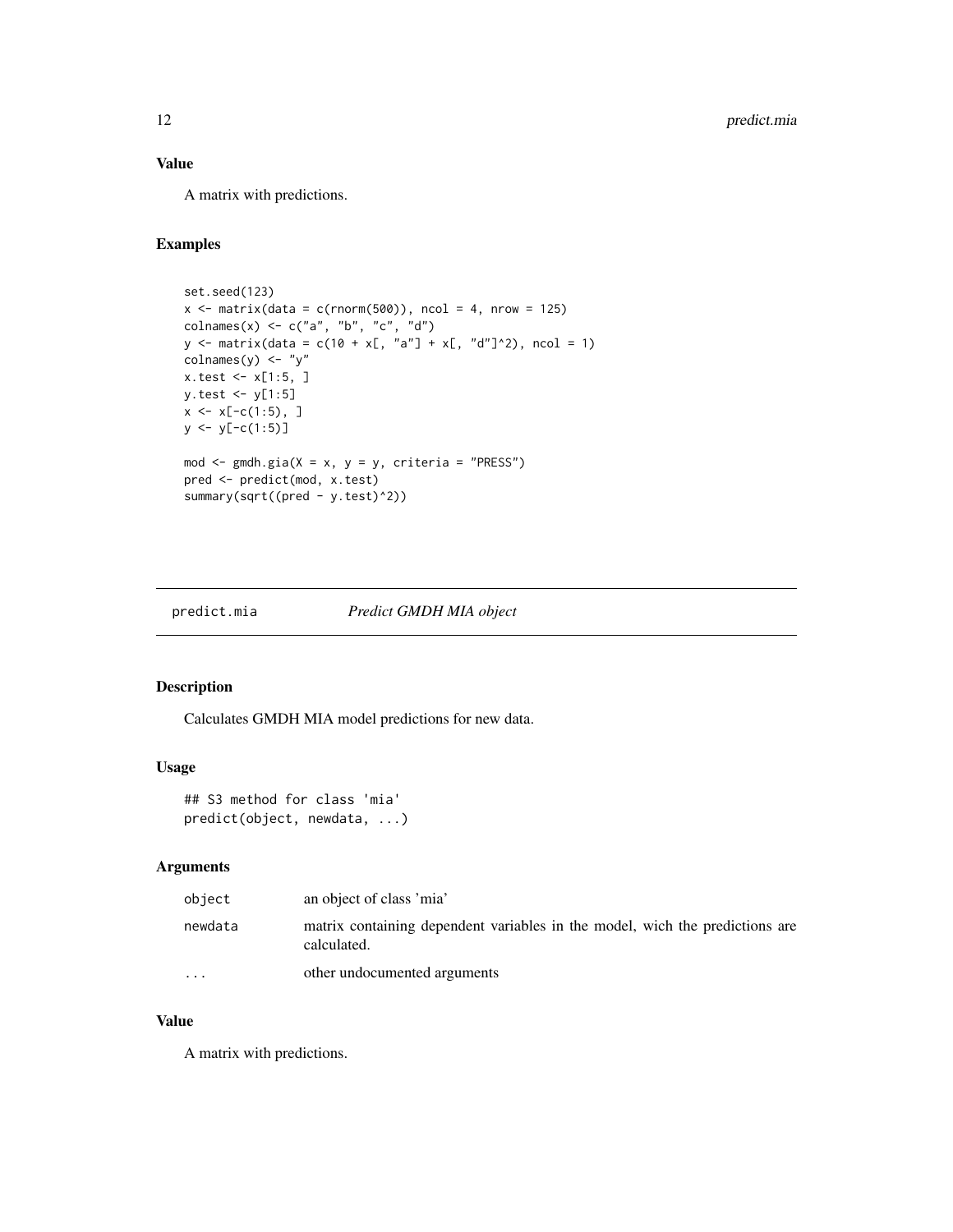#### predict.mia 13

```
set.seed(123)
x \le matrix(data = c(rnorm(1000)), ncol = 5, nrow = 200)
colnames(x) <- c("a", "b", "c", "d", "e")
y \le - matrix(data = c(10 + x[, "a"] * x[, "e"]^3), ncol = 1)
colnames(y) <- "y"
x.test <- x[1:10, ]
y.test <- y[1:10]
x \leq x[-c(1:10), ]y \leftarrow y[-c(1:10)]mod \leq gmdh.mia(X = x, y = y, prune = 5, criteria = "PRESS")
pred <- predict(mod, x.test)
summary(sqrt((pred - y.test)^2))
```